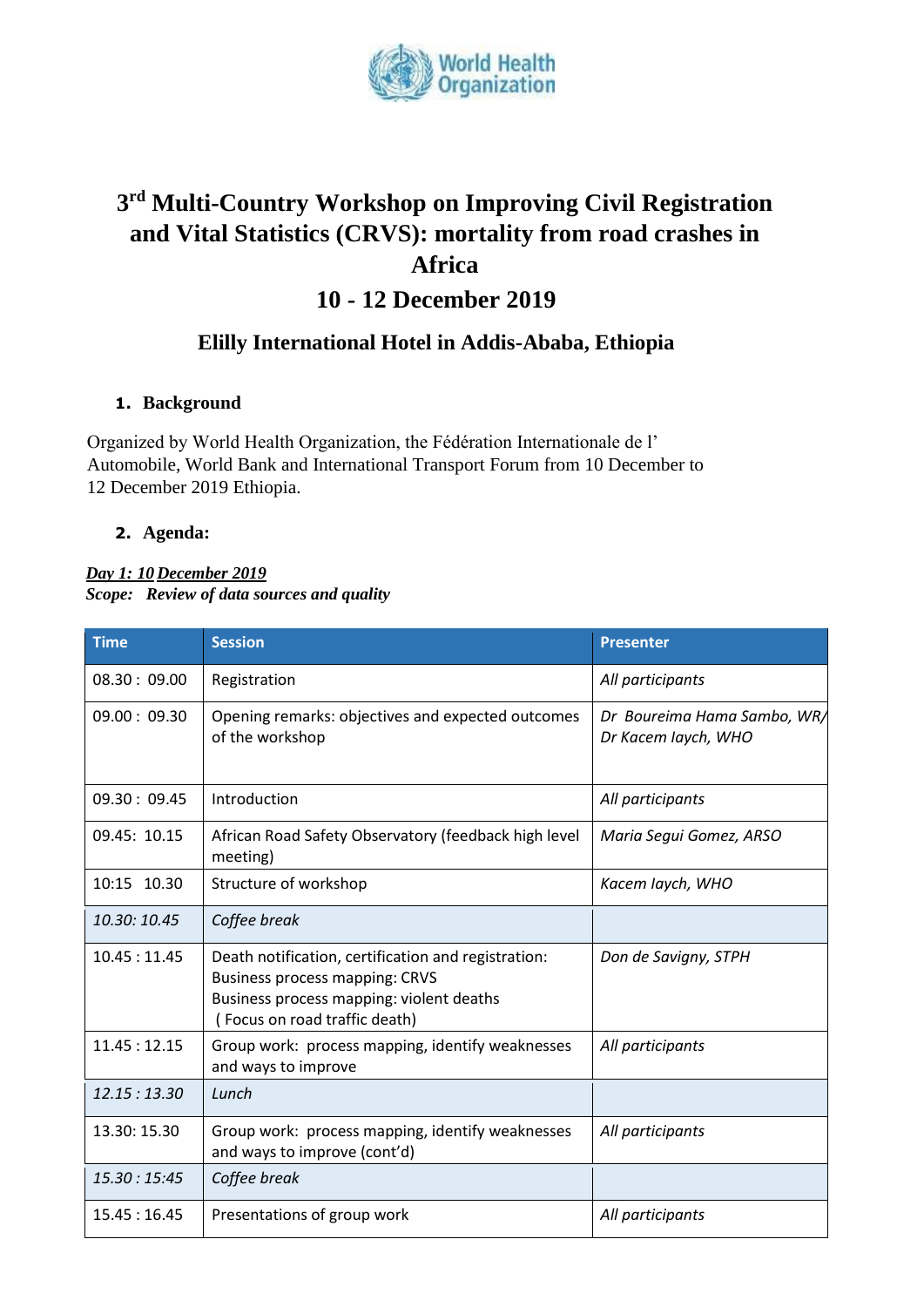

### *Day 2: 11 December 2019*

*Scope: Refining national strategies for improving data systems* 

| <b>Time</b>  | <b>Session</b>                                                                                                                   | <b>Presenter</b>     |
|--------------|----------------------------------------------------------------------------------------------------------------------------------|----------------------|
| 09.00: 09.05 | Recap of previous day discussions                                                                                                | Kacem laych, WHO     |
| 09.05: 09.30 | CRVS systems: global initiatives, principles and<br>operational framework<br>Health sector contribution to improving CRVS system | Don de Savigny, STPH |



| 09.30: 10.30 | Improving CRVS system: country experiences: Namibia,<br>Rwanda, Zambia                                                                          | Namibia, Rwanda, Zambia               |
|--------------|-------------------------------------------------------------------------------------------------------------------------------------------------|---------------------------------------|
| 10.30: 10.45 | Coffee break                                                                                                                                    |                                       |
| 10.45: 11.00 | Defining national strategy/action plan for CRVS system                                                                                          | Don de Savigny, STPH                  |
| 11.00: 12.00 | Group work: Towards a national strategy/action plan:<br>feasibility, costs, sustainability (cont'd)                                             | All participants                      |
| 12.00: 12.30 | Presentation of group work                                                                                                                      | All participants                      |
| 12.30:14.00  | Lunch                                                                                                                                           |                                       |
| 14.00:14.45  | Presentation of group work (cont'd)                                                                                                             | All participants                      |
| 14.45:15.15  | Road traffic deaths: data sources & quality Strengths<br>and limitations of data systems                                                        | Kacem laych, WHO Saad<br>Rania, WHO   |
| 15.15:15.30  | Coffee break                                                                                                                                    |                                       |
| 15.30: 16.00 | Thailand experience: inter-sectoral collaboration<br>(health, Police, interior, transport, insurance) to<br>improve data on road traffic deaths | Dr Singkham MoPH I<br><b>Thailand</b> |
| 16.00:16.30  | <b>Discussions</b>                                                                                                                              | All participants                      |
| 16.30:17:30  | Group work: Intersectoral collaboration at country level<br>for improving data on raod traffic deaths                                           | All participants                      |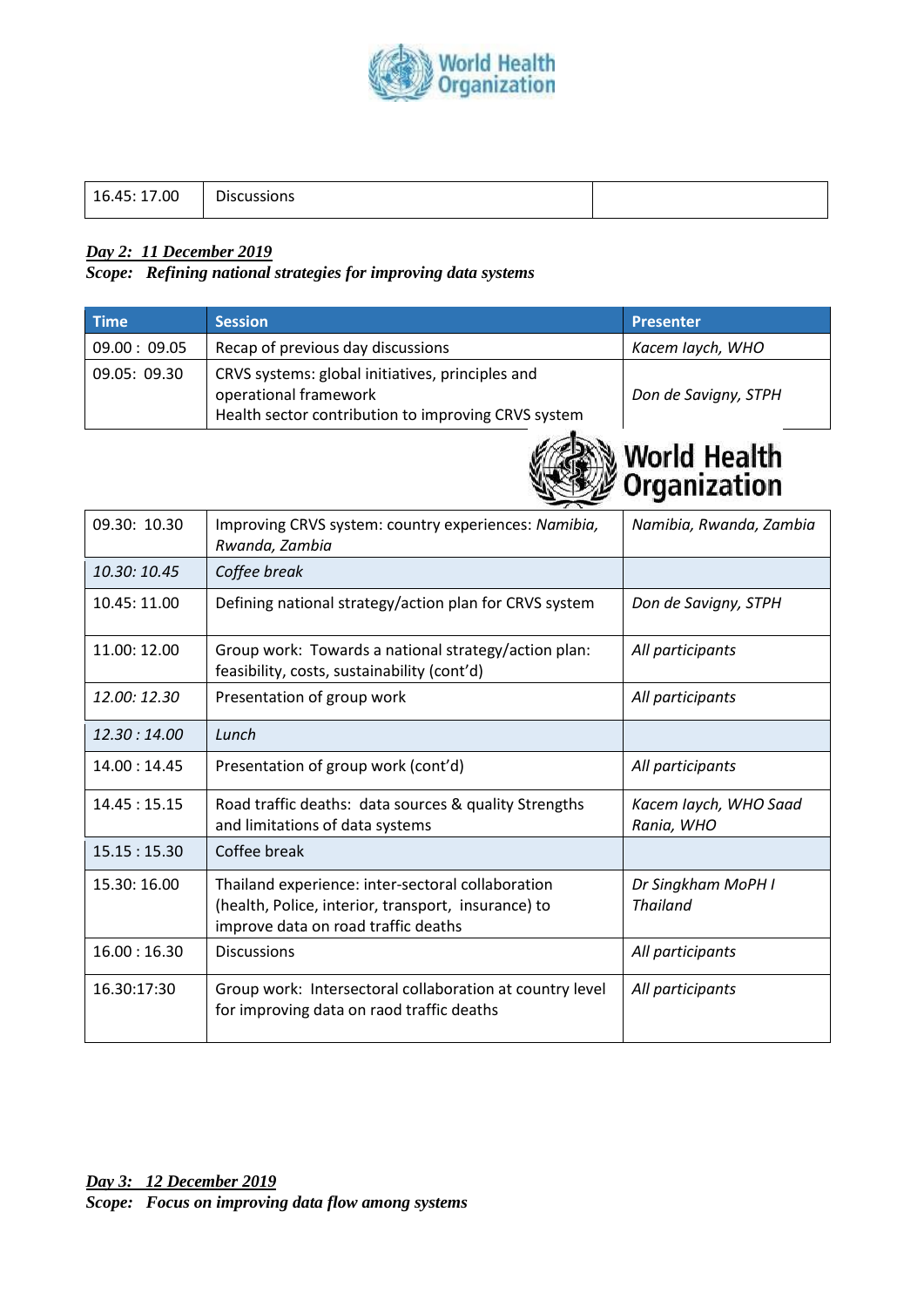

| <b>Time</b>  | <b>Session</b>                                                                                           | <b>Presenter</b>                    |
|--------------|----------------------------------------------------------------------------------------------------------|-------------------------------------|
| 09.00:09.05  | Recap of previous day discussions                                                                        | Kacem laych, WHO                    |
| 09.05:10.00  | Group work: Intersectoral collaboration at country level All participants<br>data on raod traffic deaths |                                     |
| 10:00: 10:30 | Presentations of group work                                                                              | All participants                    |
| 10.30: 10.45 | Coffee break                                                                                             |                                     |
| 10.45:12.30  | Presentations of group work (cont'd)                                                                     | All participants                    |
| 12.30:13.45  | Lunch                                                                                                    |                                     |
| 13.45: 14.15 | Summary of group work & main outcomes                                                                    | <b>WHO</b>                          |
| 14.15:14.45  | Contribution to the next global report on road safety,<br>Next steps                                     | Kacem laych, WHO Saad<br>Rania, WHO |
| 15.30        | Closure of workshop                                                                                      |                                     |

### **3. Attendance List:**

### **PARTICIPANTS**

| Mrs Akossiba Huguette Tedji<br><b>IT Service Manager</b><br><b>Statistics, Studies and Documentation</b><br><b>National Road Safety Center</b><br><b>Benin</b> | E-mail: tedjihuguette@yahoo.fr     |
|----------------------------------------------------------------------------------------------------------------------------------------------------------------|------------------------------------|
| Mr Mohamed Ismaël Hoteyi<br><b>Technical Advisor for Health Promotion</b><br><b>National Coordinator</b><br>Ministry of Health<br><b>Benin</b>                 | E-mail: smihot@yahoo.fr            |
| <b>Mr Ferdinand Guendehou</b><br>Director<br>Registry office<br><b>Benin</b>                                                                                   | E-mail: $gferdi4@yahoo.fr$         |
| <b>Mr Issoufou Guira</b><br>Statistician<br><b>Statistical Methods and Epidemiology</b><br><b>Burkina Faso</b>                                                 | E-mail: gmasters $2005$ @ yahoo.fr |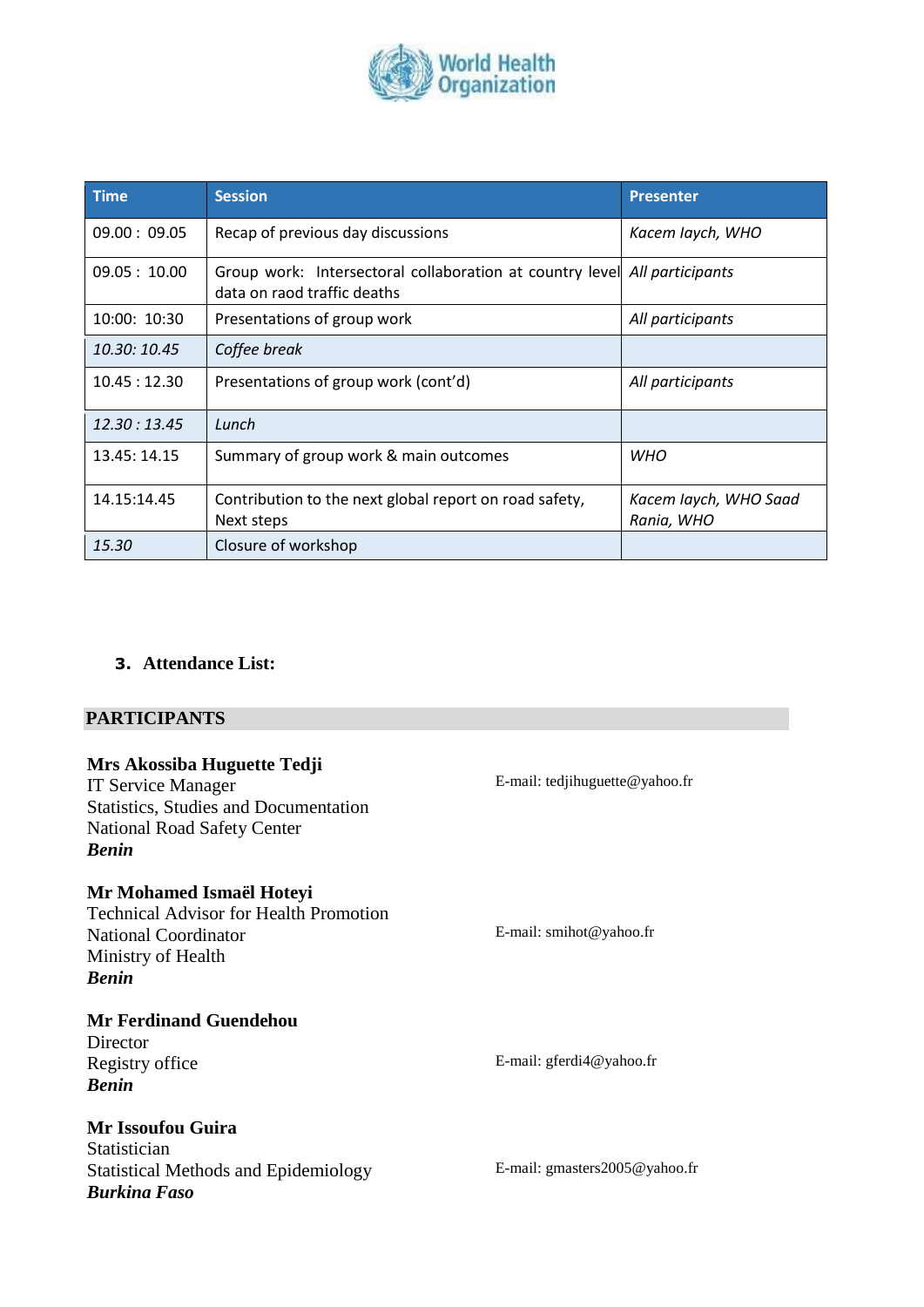

**Mr Casimir Sanon**  Road Safety Project Manager **Burking Faso** E-mail: c.sanon@hi.org

E-mail: fulbert1@yahoo.fr

**Mr Fulbert Zongo**  Programme Manager Transport and Meteorology *Burkina Faso* 

**Mr Fofana Aboubacar**  Director of the information systems National Office for Road Safety *Burkina Faso* E-mail: faboubacar@yahoo.fr

*Mr Maxime Bouda*  Civil Administrator Director General Civil Registry Modernization *Burkina Faso* 

**Dr Donald de Savigny**  Swiss Tropical and Public Health Institute University of Basel *Canada* 

**Mr Aboubakar Barry Sidibe**  ANASER *Mali* E-mail: Asidibe14@gmail.com

**Dr Cheickna Tounkara**  Non-communicable diseases National Directorate of Health *Mali* 

**Mrs Maria Claudia Madivadua**  INATTER General Management National Institute of Land Transport *Mozambique* 

**Dr Claida Monjane**  Ministry of Justice *Mozambique* 

**Mr Agostinho Amor**  Focal Point Traffic Police *Mozambique*

E-mail: boudamaxime@yahoo.fr

E-mail: d.desavigny@swisstph.ch

E-mail: cheicknat1@yahoo.fr

E-mail: dinamadivadua@gmail.com

E-mail: claymonjane@live.com

E-mail: agostinhoamor@gmail.com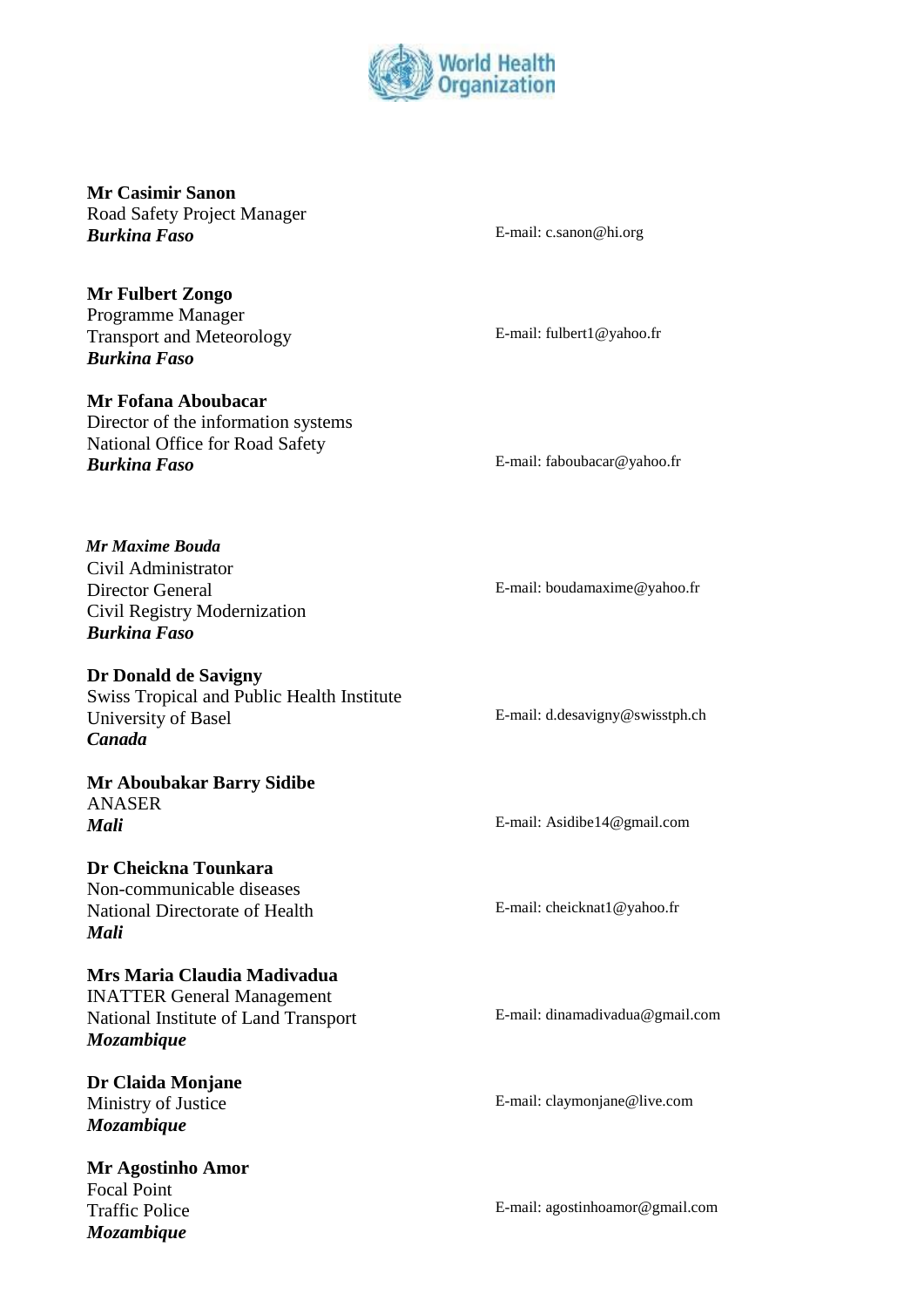

### **Mr Bethino Mbirimujo**

Road Safety Researcher Senior Public Relations Officer National Road Safety Council *Namibia* 

**Ms Laina Gideon** 

Chief Public Relation Officer Road Safety Research National Road Safety Council Ministry of Home affairs and Immigration *Namibia* 

### **Mr Eugene Tendekule**

National Road Safety Council Ministry of Home affairs and Immigration *Namibia* 

E-mail: bethino@nrsc.org.na

E-mail: laina@nrsc.org.na

E-mail: eugene@nrsc.org.na

E-mail: patrick.nshimiyimana@statistics.gov.rw

E-mail: msegui-consultant@fia.com

E-mail: phathais@gmail.com

E-mail: PPanon025@gmail.com

*Mr Patrick Nshimiyimana*  National Institute of Statistics *Rwanda* 

### **Dr Maria Gomez**

Special Advisor for Road Safety Federation Internationale de l'automobile *Spain* 

#### **Dr Phathai Singkham**

Medical Epidemiologist Office of Non communicable Disease Ministry of Public Health *Thailand* 

#### **Dr Panon Srisuan**

Public Health Officer Department of Disease Control Division of Injury Prevention Ministry of Public Health *Thailand* 

### **Mr Nadjarikan Awanou**

Economist Statistician Engineer Head of the Division of Programming E-mail: awanou10@yahoo.fr

Statistical Coordination, Monitoring and Evaluation INSEED *Togo*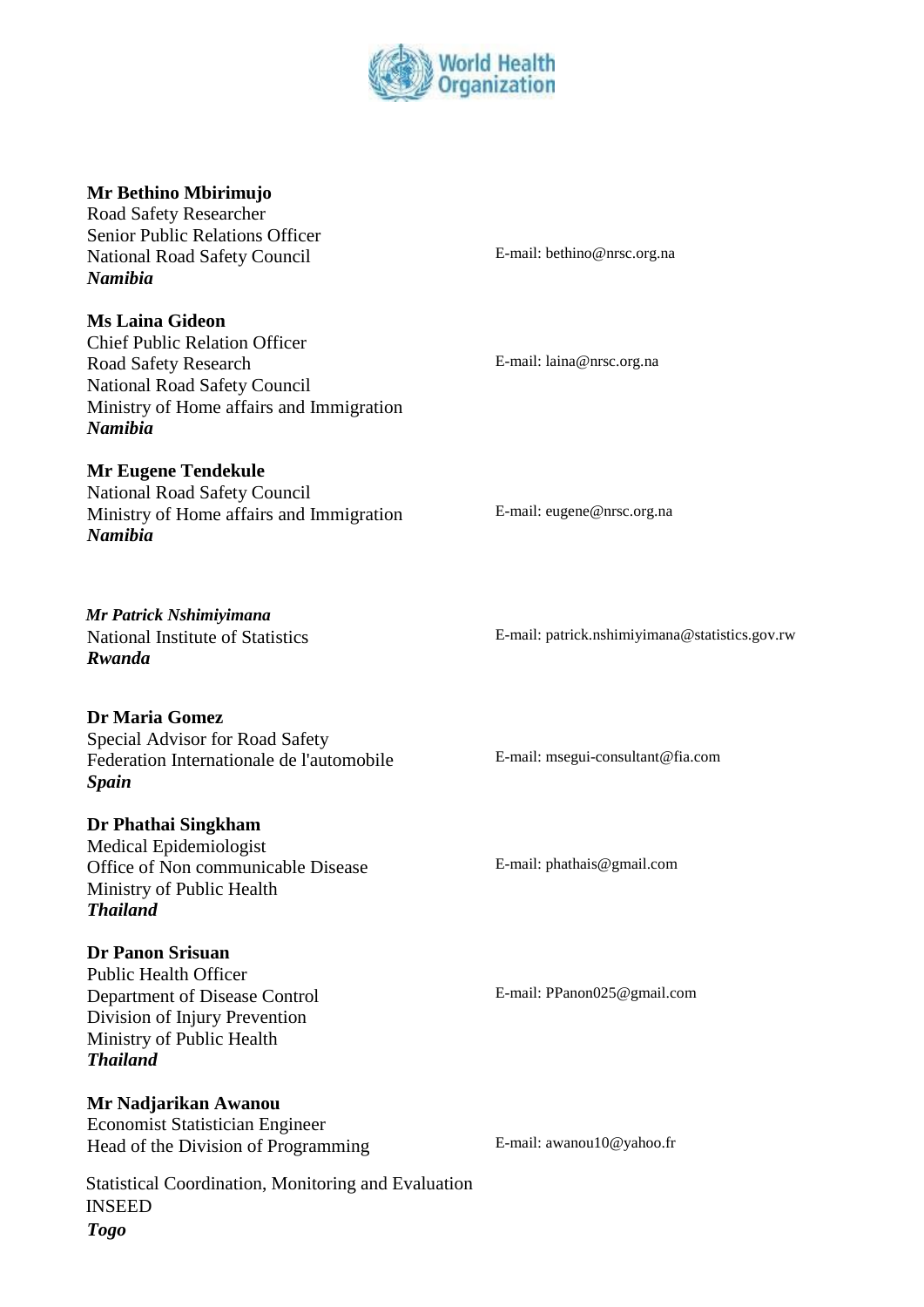

### **Mr kossi Dzinyefa Atabuh**

Chief Commissioner of Police Central Commissioner of the City of Lomé *Togo* E-mail: richatabuh@yahoo.fr

### **Mr Martin Nyahoda**

Deputy Registrar-General National Registration, Passport and Citizenship *Zambia* 

# **Mr Moses Mwale**

Research and Statistics Department The Road Transport and Safety Agency *Zambia* 

### **Ms Mzingo Lungu**

Vital Statistics Officer

E-mail: martinny2@yahoo.co.uk

E-mail: mmwale@rtsa.org.zm

E-mail: Mzingolungu95@gmail.com

### Ministry of Home Affairs *Zambia*

*Mr Tatenda Chinoda*  Information, Communication and Technology Manager Traffic Safety Council of Zibambwe *Zimbabwe* 

## **Ms Lettisia Zinengeya**

Registrar Births and Deaths Ministry of Health and Child Care *Zimbabwe* 

### **Dr Lee Nkala**

Programmes Manager responsible for Non-Communicable Diseases Ministry of Health and Child Care *Zimbabwe* 

**Mr Mesfin Aytenew**  Ethiopian federal police commission *Ethiopia* 

**Mr Ebriza Mudesir**  Ministry of Health *Ethiopia* 

**Yonas Bekele**  Expert African Road Safety Observatory *Ethiopia* 

E-mail: tatenda.chinoda@trafficsafety.co.zw

E-mail: lettisiazinengeya@gmail.com

E-mail: leenkala1972@gmail.com

Email: maytenew16@gmail.com

Email: ebty.em@gmail.com

Email: yonasbet@gmail.com